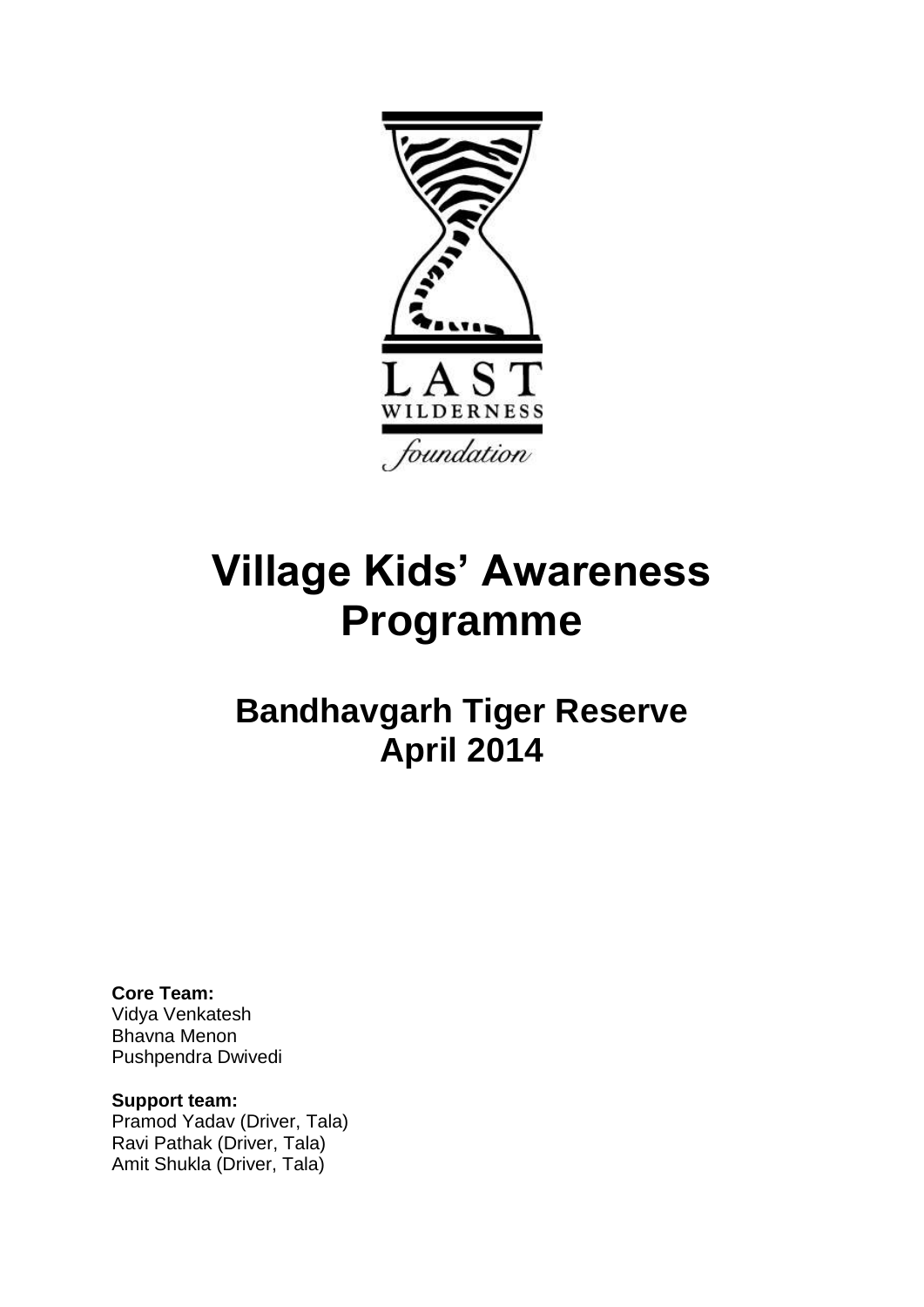### **Table of Contents**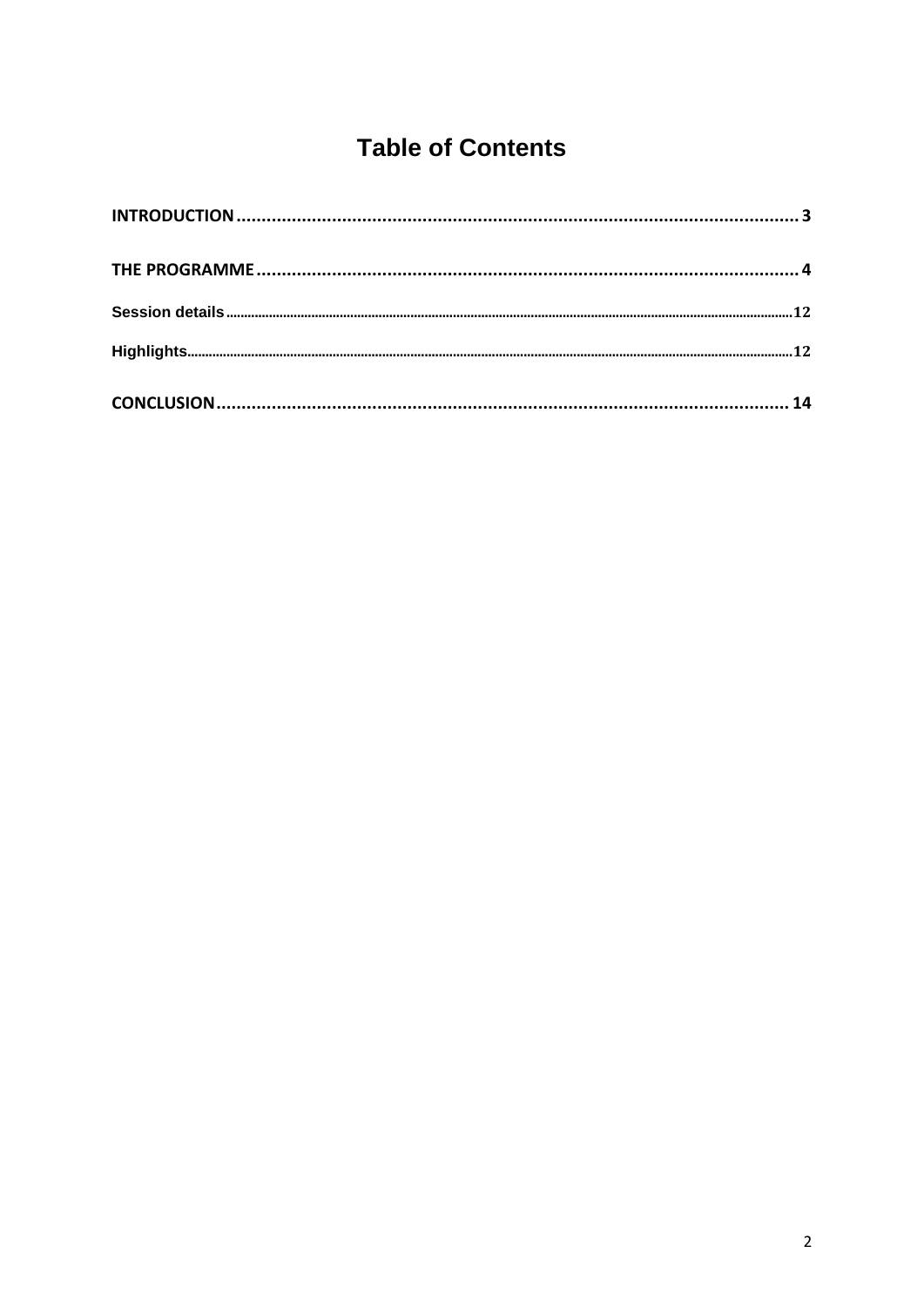#### **Introduction**

The primary objective of the awareness sessions conducted by Last Wilderness Foundation(LWF) have been to help enable village communities living in these areas to engage and interact with their surroundings in a manner that is mutually beneficial to both, forests and people. Having lived here for centuries, they have an innate relationship with their environment. However, in recent times, external circumstance have jeopardized that relationship, thus leading to an antagonistic attitude towards wildlife.

The villages chosen for this segment of the programme are especially susceptible to the problems of poaching and human-wildlife conflict, owing to their location within the forest. Hence, the thrust of the sessions was to inculcate in these communities a sense of belonging and ownership over the forests such that the forests, wildlife and people flourish. An effort was also made to revisit the relationship between the Forest Department(FD) and the people which has been under duress owing to the spate of conflict in this region.

Thus, it was thought that "Humara jungle, humare baagh" would be a fitting motto to lead this session.



Pic 1: "Humara jungle, humare baagh"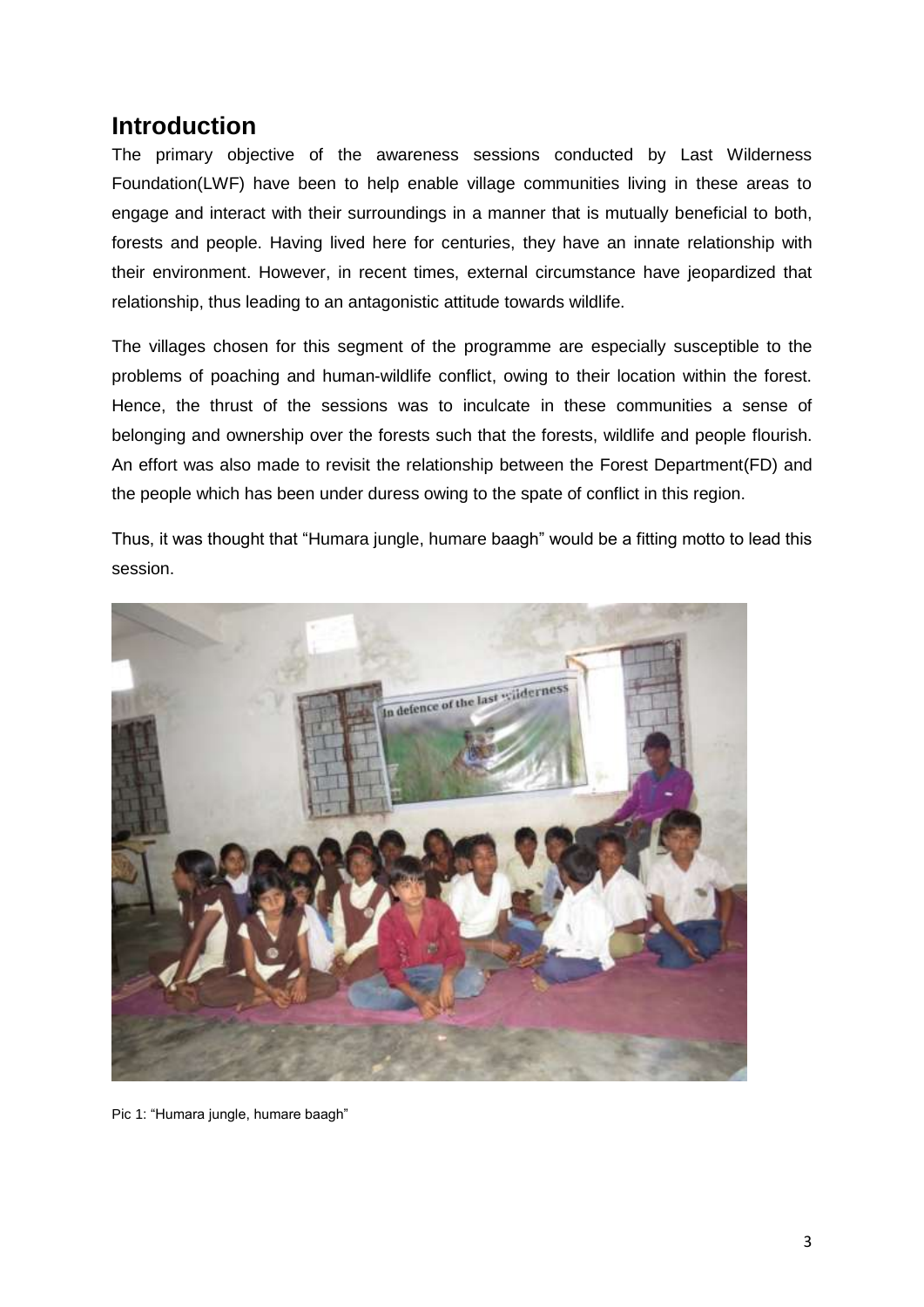#### **The Programme**

The  $6<sup>th</sup>$  leg of the awareness programme was held between  $30<sup>th</sup>$  March-4<sup>th</sup> April, 2014 and attended by 162 students (from classes VI-VIII) and 9 teachers from government sch ools in Narwar, Pataur and Bamera villages which lie within the buffer zone of Bandhavgarh Tiger Reserve(BTR). While Narwar and Pataur share a boundary with Panpatha Wildlife Sanctuary(WLS), Bamera shows high incidences of man-animal conflict owing to its location within the Pataur range of the Panpatha WLS. There have been regular reports of conflict caused by the movement of both herbivores and carivores in this area. High incidences of livestock predation has caused considerable antagonism towards wildlife.

As is the norm, the sessions included safari rides within the park as well as presentations and discussions that addressed issues faced by people and wildlife. The idea behind the safari rides is to allow the children to experience the beauty of the forest firsthand. They saw and appreciated fauna such as tigers, peafowl, chital, sambhar as well chinkara and bears. In their natural surroundings, these animals no longer seemed destructive in the eyes of the children.



Pic 2: On a safari!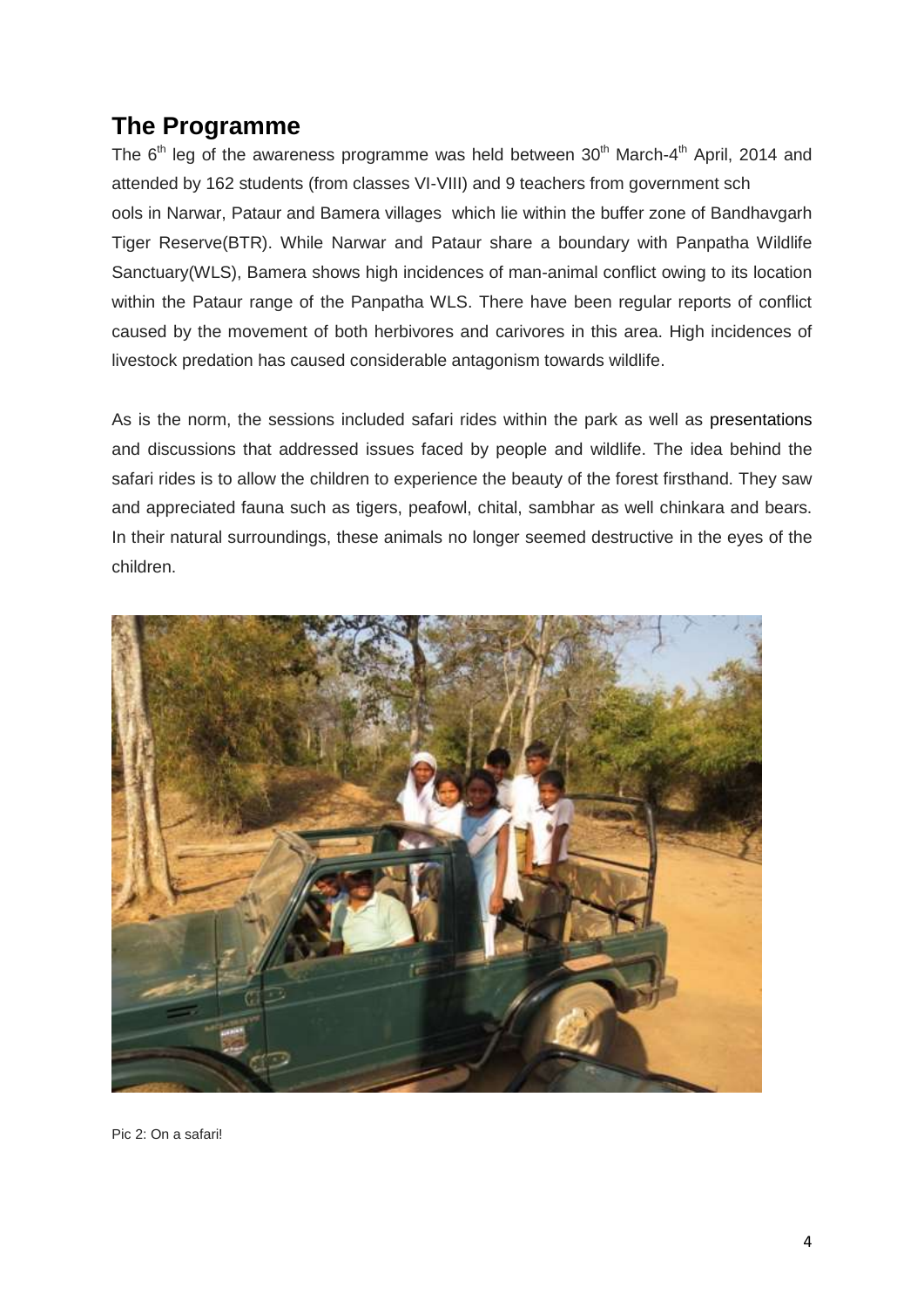

Pic 3: Taking a break at a camp in the forest



Pic 4: Students at the Damdama patrolling camp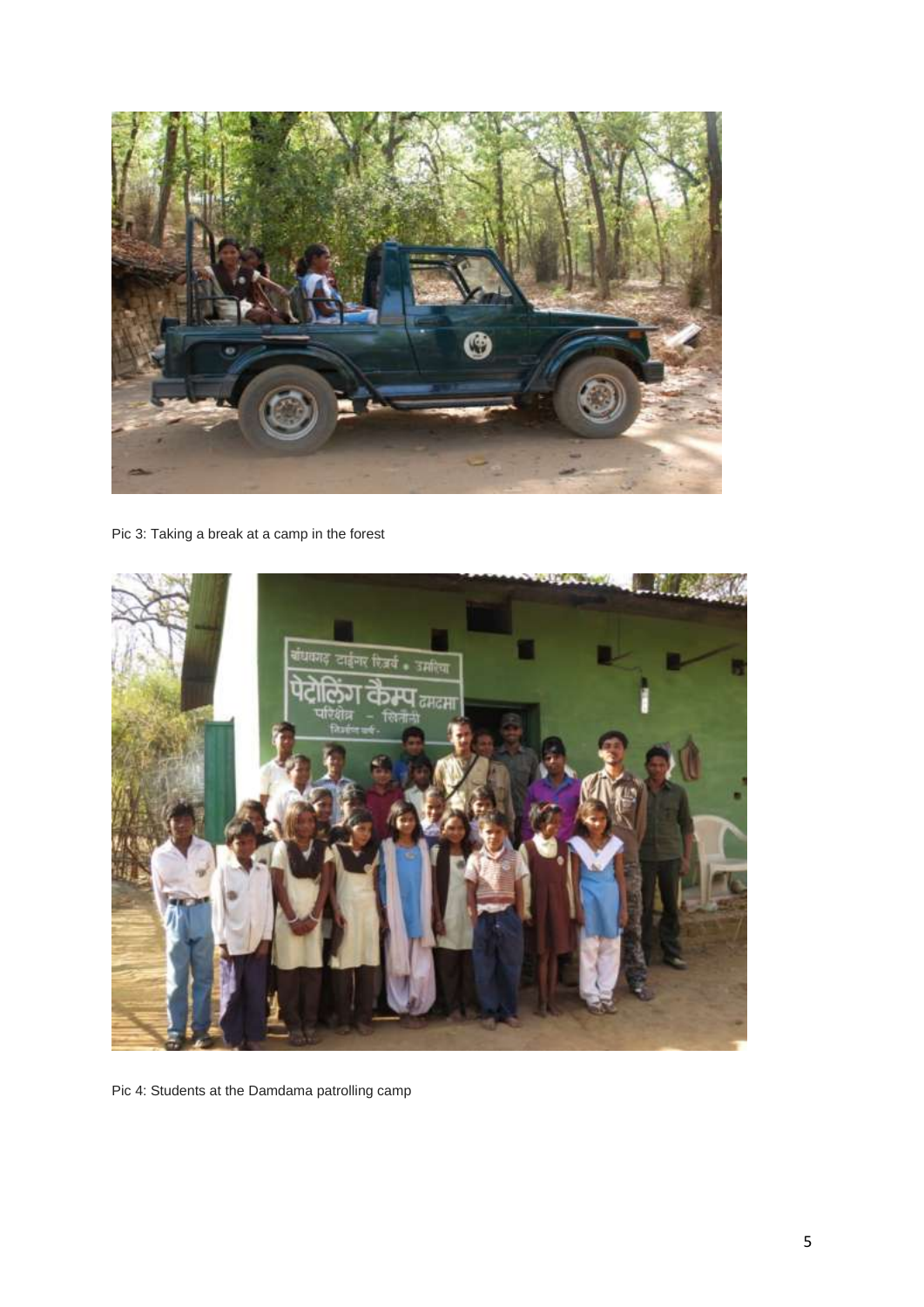

Pic 5: The ever helpful Forest Department staff at the patrolling camp



Pic 6: Lunch!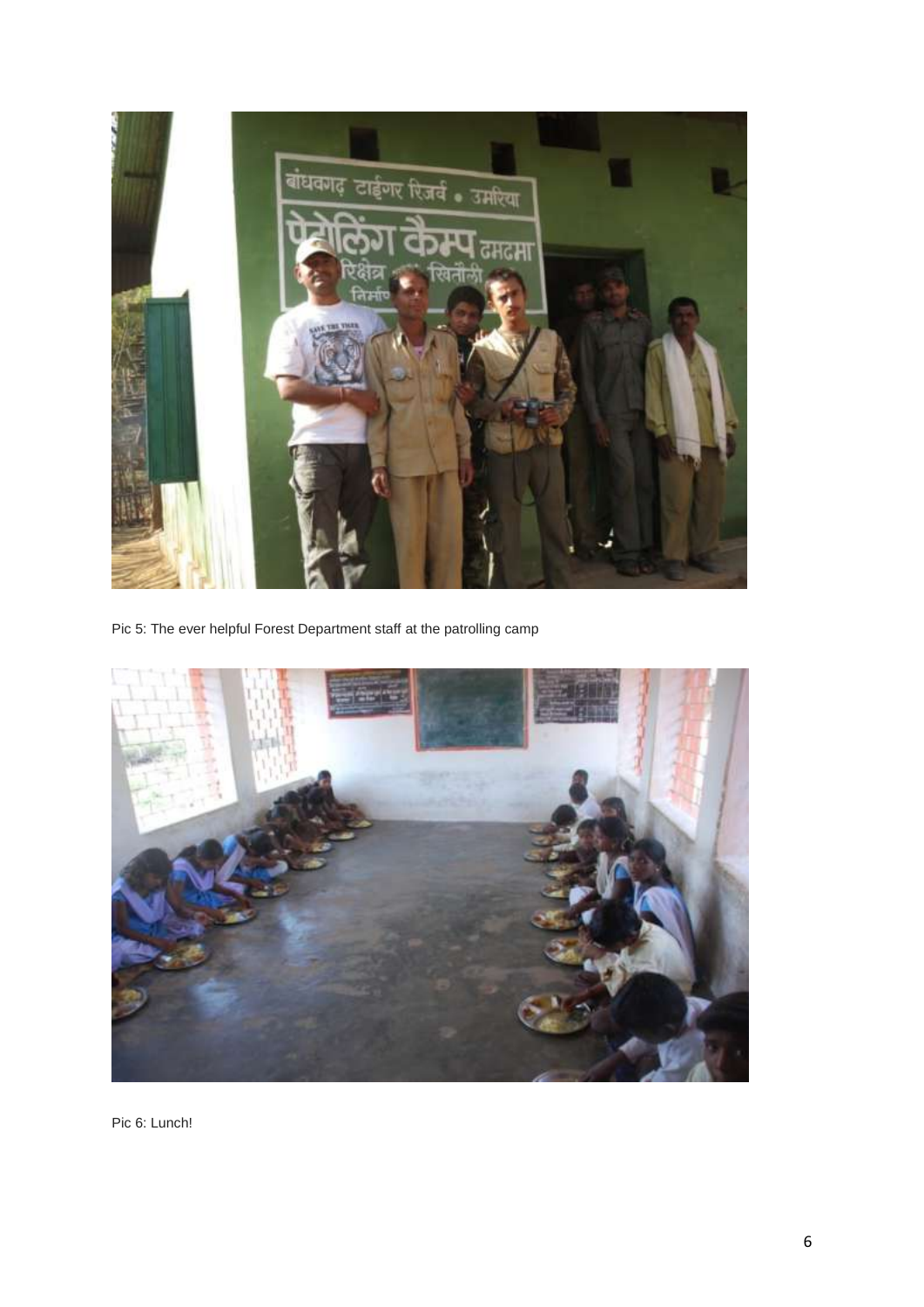

Pic 7: The school at Narwar, the base for our programme



Pic 8: Students at the Narwar school - the centre for our sessions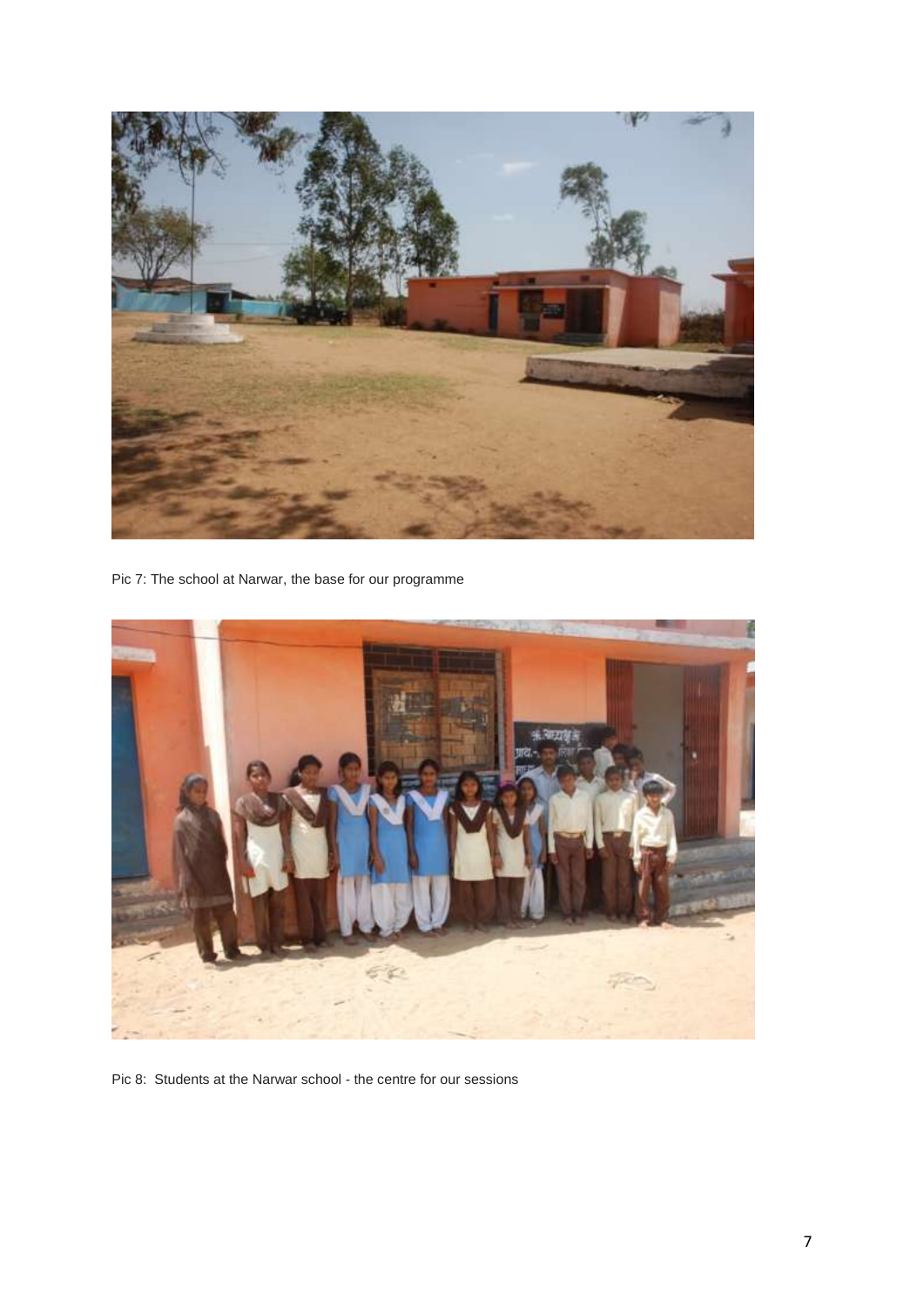

Pic 9: Rajah, our programme mascot was an integral part of our sessions and was loved by the students!



Pic 10: Students watching 'The Truth About Tigers' with rapt attention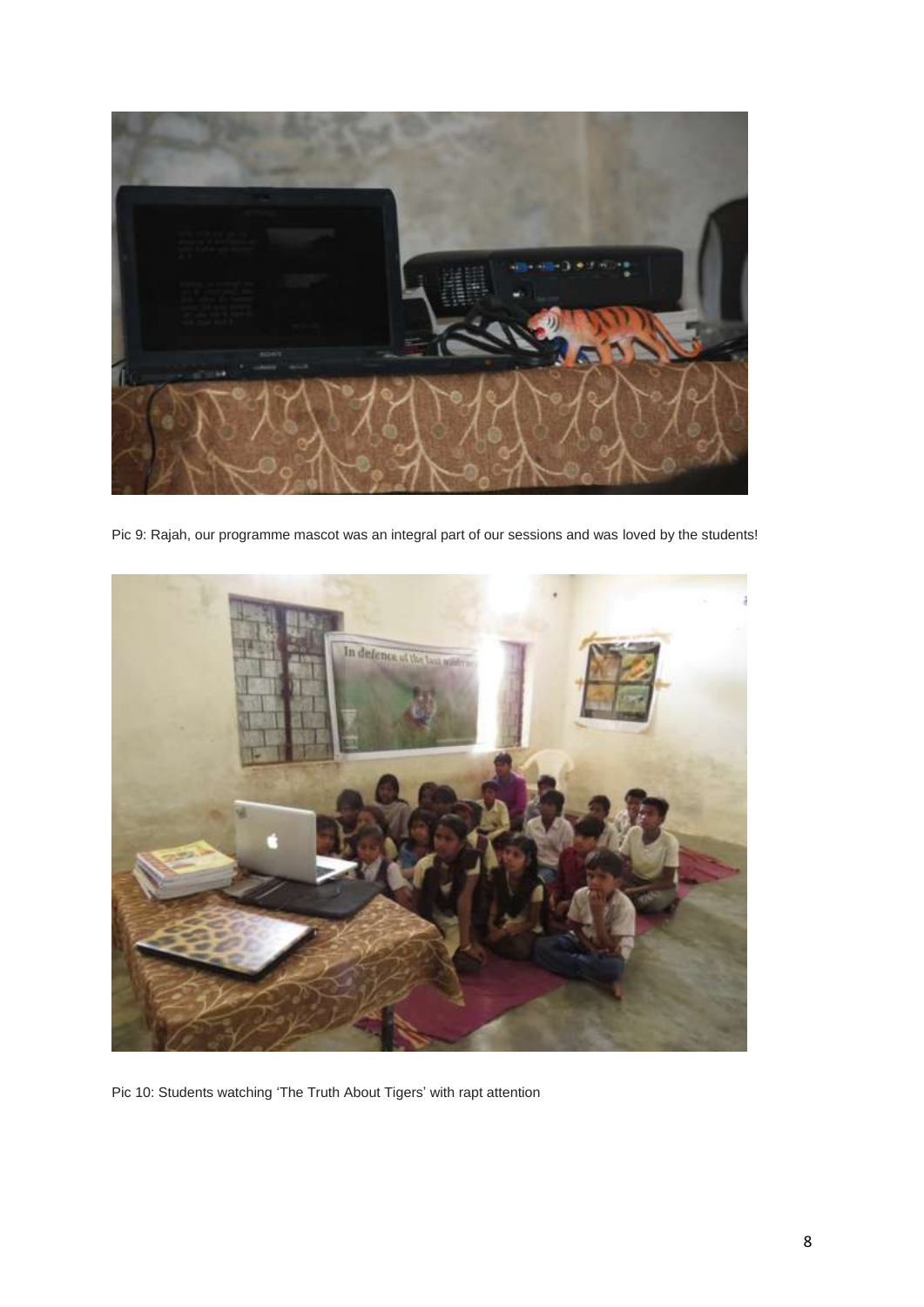

Pic 11: Understanding the importance of Bandhavgarh



Pic 12: Vidya Venkatesh, Director, LWF tells the students what they can do to save the tiger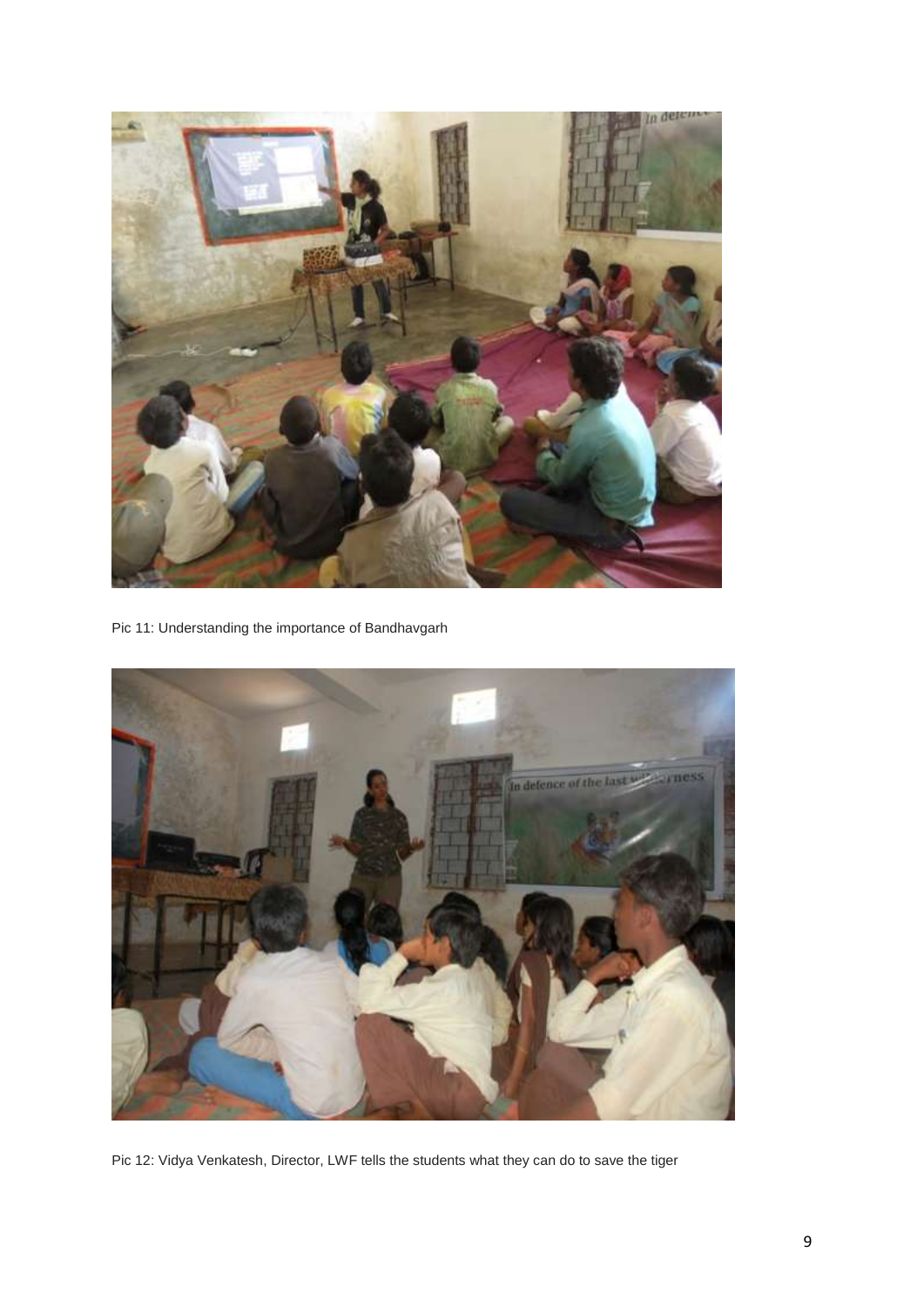

Pic 13: Listen closely, for you are responsible for the tiger's survival!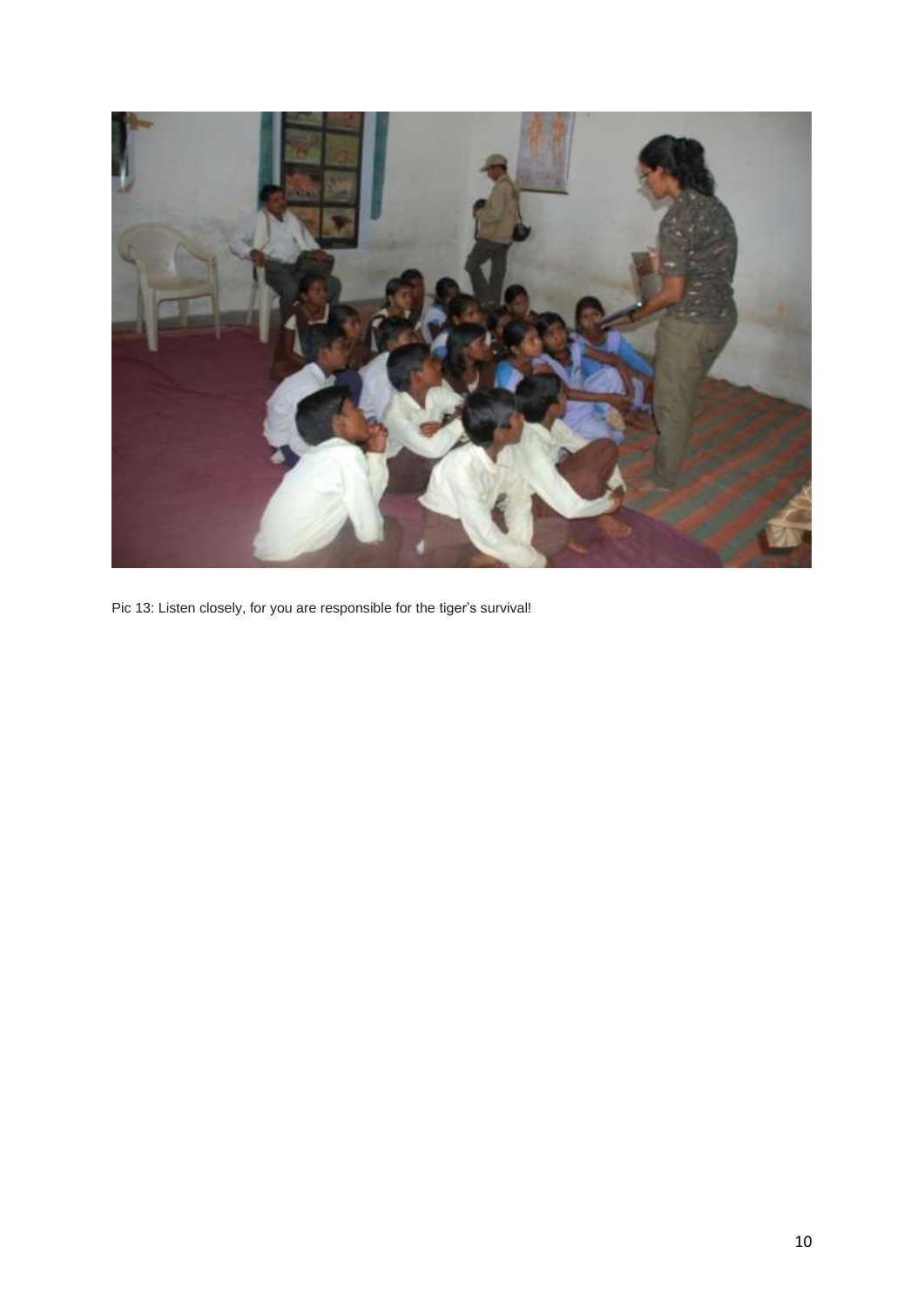

Pic 14: Tiger and its defender!

In order to gain the villagers' perspective upon certain issues and help in resolving them, LWF conducted presentations and initiated discussions that touched upon issues such as poaching and human-wildlife conflict. The importance of ensuring the survival of wildlife was explained to them both in ecological and economic terms. They were made to understand the role and importance of the tiger as an umbrella species and were given simple solutions to save it. While they were discouraged from the practice of revenge-killing of tigers, they were also made to understand that collection of produce such as Mahua, Chiraunji, Amla and others from within the forest precincts is as much a driver of conflict as animals entering villages. The practice of setting fire to the forest for collection of Non-timber Forest Products(NTFPs) was also discouraged by making them aware of the ill effects of uncontrolled forest fires. Instead, LWF suggested alternative methods of collection that ensured minimal damage to the forest as well safety of both, human and wild animals. Collection of these products happens during peak summers. Therefore, this programme was timed such that these precautionary measures could be immediately implemented in the upcoming collection season.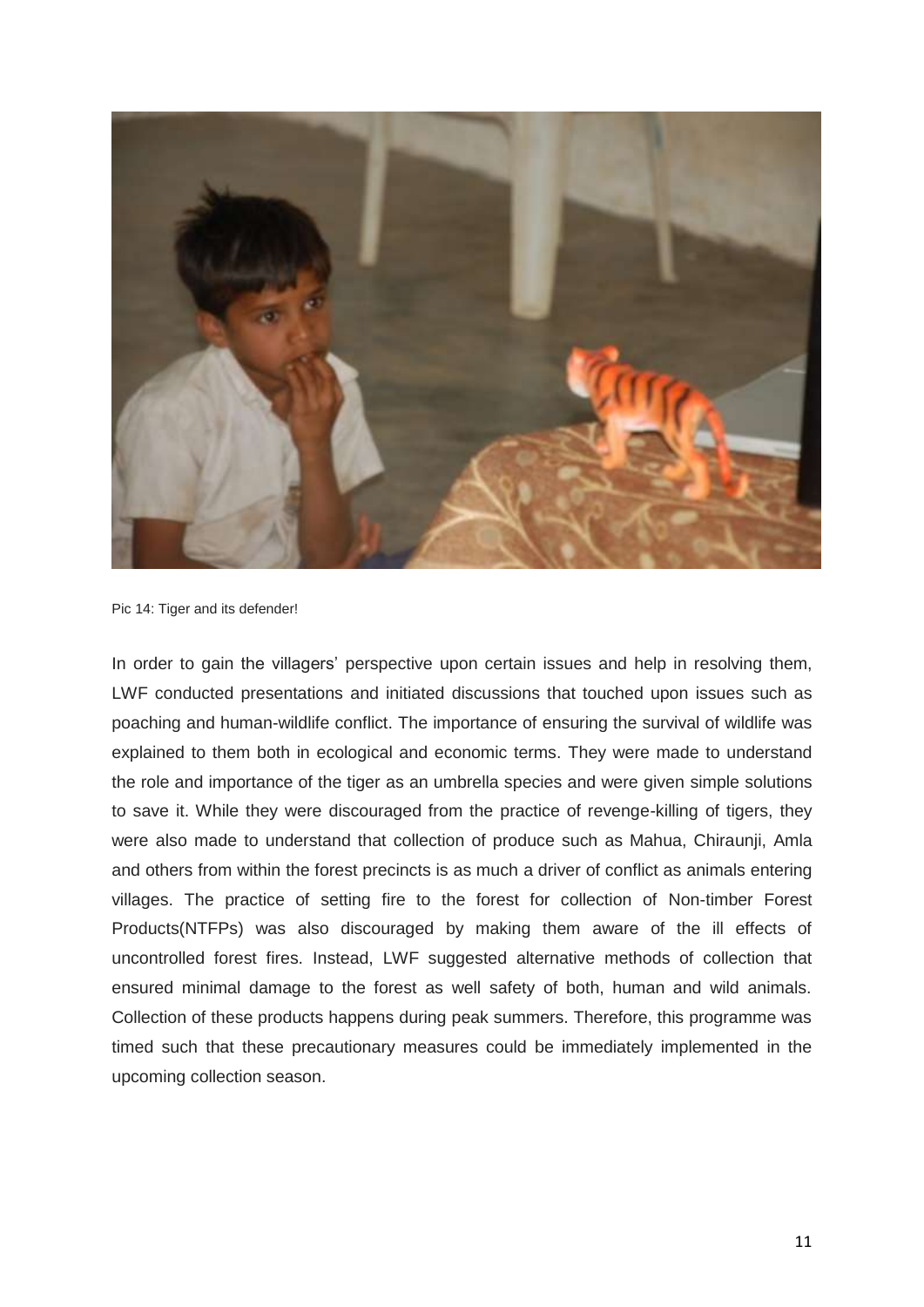#### **Session details**

| <b>Session date</b>                 | <b>School</b><br><b>location</b> | <b>Students from villages</b> | <b>Number</b><br><b>of</b><br><b>students</b> | <b>Number</b><br><b>of</b><br>teachers |
|-------------------------------------|----------------------------------|-------------------------------|-----------------------------------------------|----------------------------------------|
| April 2014                          | Bamera                           | <b>Bamera</b>                 | 54                                            | 3                                      |
|                                     | Pataur                           | Pataur                        | 63                                            | 3                                      |
|                                     | Narwar                           | Narwar                        | 45                                            | 3                                      |
| <b>Total number of participants</b> |                                  |                               | 162                                           | 9                                      |

#### **Highlights**

- Distribution of posters disseminating information on wildlife.
- Advocacy of controlled burning of forest by dousing fires that are lit to collect NTFPs.
- Reduce dependency on forest resources by plantation of trees like Mahua, Chiraunji, Amla and others within villages.
- Ecological and economic significance of forests and wildlife was explained
- Facilitated a better understanding of the role and importance of Forest Department, which will hopefully better their relationship.
- Solutions were discussed to enable negate conflict between humans and wildlife.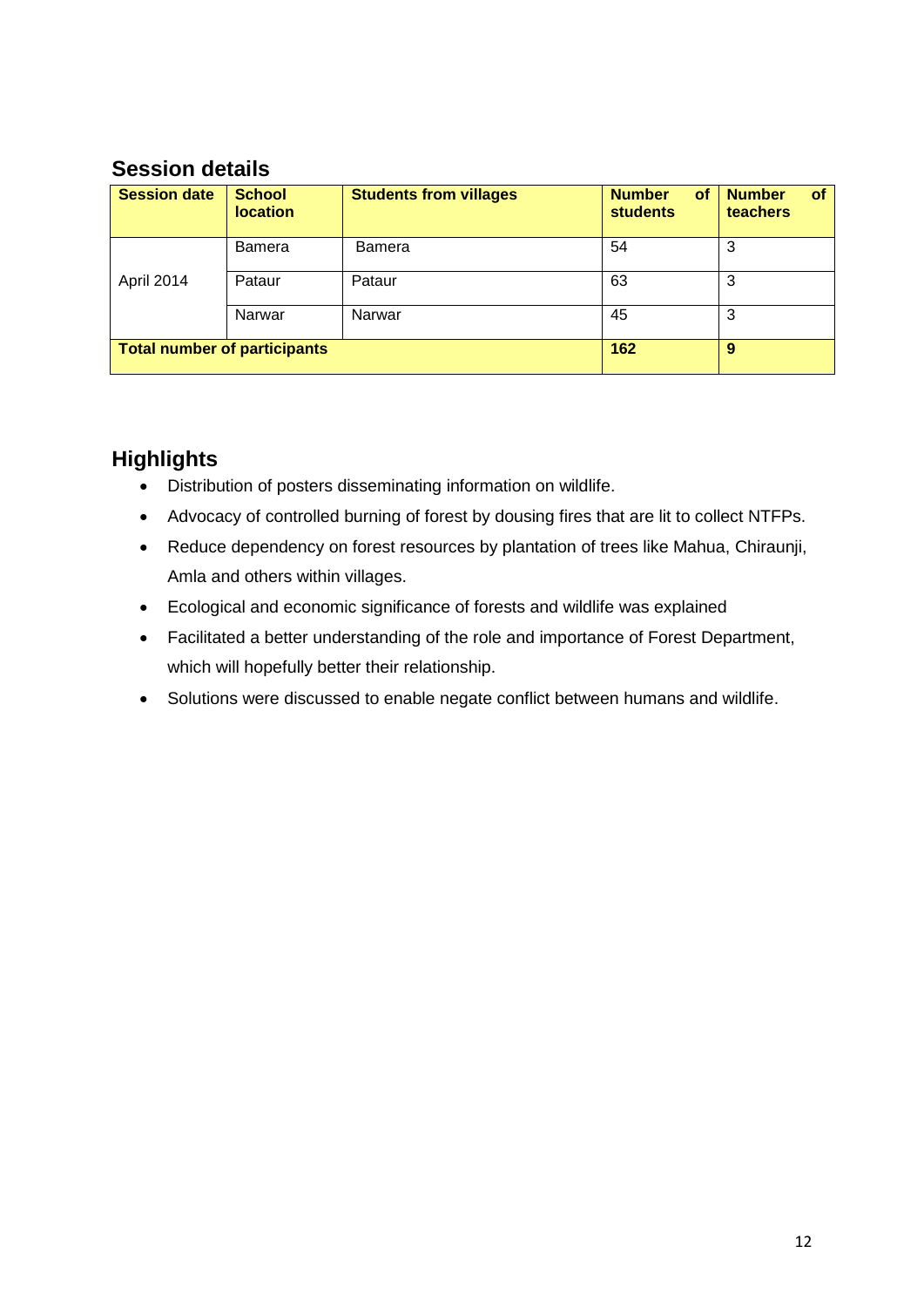![](_page_12_Picture_0.jpeg)

Pic 15: Students reading a poster created by LWF, on how best to avoid conflict in areas close to tiger reserves